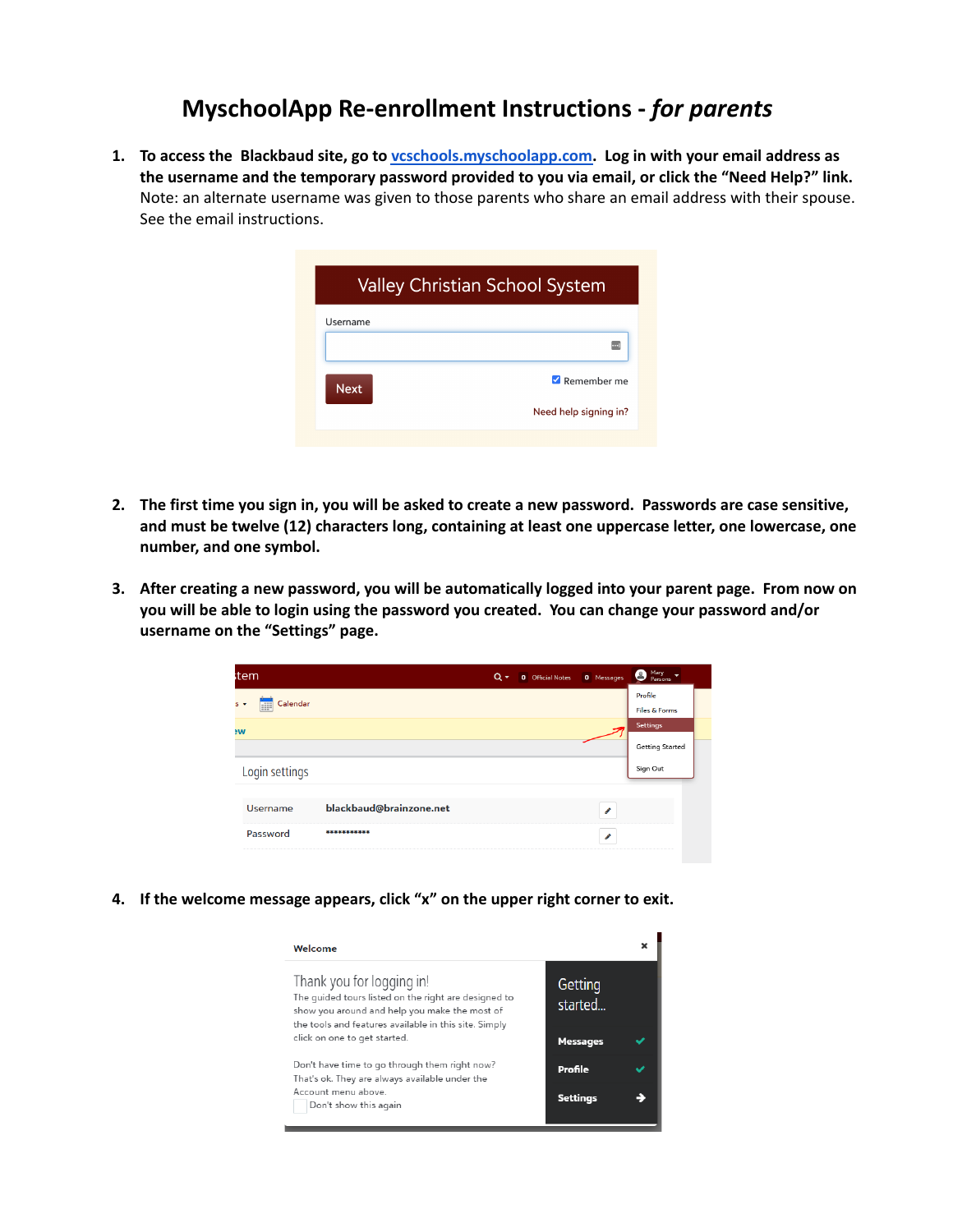**5. Click on the task " You have: 1 contract (s) to Review" in the yellow banner**



6. Before completing the tuition contract you will see the message below. Please select NO, I do not **already have a Tuition Management account with Valley Christian School System. A tuition Management account will be automatically created when you submit the tuition contract. Please click " Continue Contract" and start completing the tuition contract.**

| Tuition Contract 2022 - 2023                                                                                                                                                              |
|-------------------------------------------------------------------------------------------------------------------------------------------------------------------------------------------|
| Valley Christian School System uses Tuition Management to handle deposits and tuition payment. Do you have an existing Tuition Management account with<br>Valley Christian School System? |
| Ô<br>Yes, I already have a Tuition Management account with Valley Christian School System<br>No, I do not already have a Tuition Management account with Valley Christian School System   |
| $\mathbf{6}$<br>A Tuition Management account will be automatically created when you submit this Contract. Please click continue below to proceed.                                         |
| <b>Continue to Contract</b>                                                                                                                                                               |

- **7. Navigate through all the tabs within the contract.**
	- **a. Student Information**
	- **b. Fee Schedule and Payment Plans**
	- **c. Tuition Account Policy**
	- **d. Review**
	- **e. Pay Re-enrollment Fee**
	- **f. Confirmation**
- **8. Continue with the Re-enrollment process and complete the re-enrollment forms.**
	- **a. Medical Information and Consent Form**
	- **b. Parent Service Hours Form**
	- **c. Bus Service Form (Optional)**
	- **d. Update Student/Parent Contacts - (Download [instructions](https://drive.google.com/file/d/1L2O_qmNC9yfHBiV3AvLLXn1PqZk0W6DX/view?usp=sharing) HERE).**